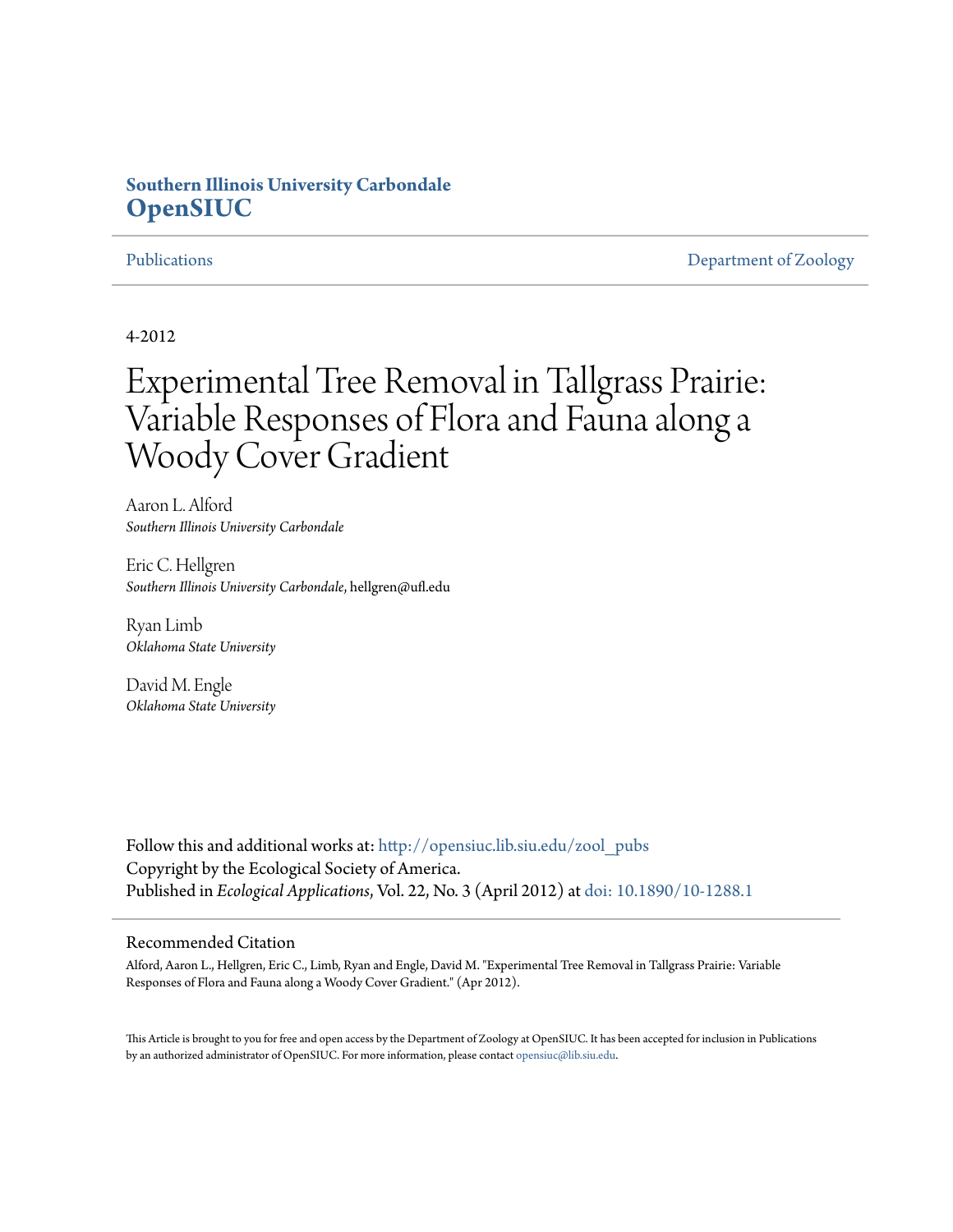# Experimental tree removal in tallgrass prairie: variable responses of flora and fauna along a woody cover gradient

AARON L. ALFORD,  $^{1,3}$  Eric C. Hellgren,  $^{1}$  Ryan Limb,  $^{2,4}$  and David M. Engle<sup>2</sup>

<sup>1</sup>Cooperative Wildlife Research Laboratory, 251 Life Science II, Southern Illinois University Carbondale, Carbondale, Illinois 62901 USA <sup>2</sup> Department of Natural Resource Ecology and Management, 008C Agricultural Hall, Oklahoma State University,

Stillwater, Oklahoma 74078 USA

Abstract. Woody plant encroachment is a worldwide phenomenon in grassland and savanna systems whose consequence is often the development of an alternate woodland state. Theoretically, an alternate state may be associated with changes in system state variables (e.g., species composition) or abiotic parameter shifts (e.g., nutrient availability). When statevariable changes are cumulative, such as in woody plant encroachment, the probability of parameter shifts increases as system feedbacks intensify over time. Using a Before–After Control–Impact (BACI) design, we studied eight pairs of grassland sites undergoing various levels of eastern redcedar (*Juniperus virginiana*) encroachment to determine whether responses of flora and fauna to experimental redcedar removal differed according to the level of pretreatment redcedar cover. In the first year after removal, herbaceous plant species diversity and evenness, woody plant evenness, and invertebrate family richness increased linearly with pretreatment redcedar cover, whereas increases in small-mammal diversity and evenness were described by logarithmic trends. In contrast, increases in woody plant diversity and total biomass of terrestrial invertebrates were accentuated at levels of higher pretreatment cover. Tree removal also shifted small-mammal species composition toward a more grasslandassociated assemblage. During the second year postremoval, increases in herbaceous plant diversity followed a polynomial trend, but increases in most other metrics did not vary along the pretreatment cover gradient. These changes were accompanied by extremely high growingseason precipitation, which may have homogenized floral and faunal responses to removal. Our results demonstrate that tree removal increases important community metrics among grassland flora and fauna within two years, with some responses to removal being strongly influenced by the stage of initial encroachment and modulated by climatic variability. Our results underscore the importance of decisive management for reversing the effects of woody plant encroachment in imperiled grassland ecosystems.

Key words: alternate states; BACI design; eastern redcedar; grassland; Juniperus virginiana; land management; Oklahoma; succession; woody encroachment.

#### **INTRODUCTION**

Woody encroachment in grassland and savanna ecosystems is a worldwide phenomenon (Moleele and Perkins 1998, Silva et al. 2001, Briggs et al. 2005, Fensham et al. 2005) having significant implications from the perspectives of pastoral land management (Angassa 2005), endangered species preservation (Samson and Knopf 1994), and ecosystem biogeochemical processes (Schlesinger et al. 1990, Knapp et al. 2008). In

4 Present address: Department of Rangeland Ecology and Management, 205 Badgely Hall, Oregon State University, La Grande, Oregon 97850 USA.

North America, ecosystems in the arid and semiarid southwest (Archer 1989, Van Auken 2000), Pacific Northwest (Miller et al. 2000, Bates 2005), and Great Plains (Gehring and Bragg 1992, Hoch et al. 2002) have experienced substantial increases in woody plant cover. In each of these systems, junipers (Juniperus spp.) are either the dominant encroaching species or are indirectly involved in the encroachment process.

Eastern redcedar (Juniperus virginiana, hereafter redcedar) woodlands have replaced many of the mixed and tallgrass prairies that formerly dominated the Great Plains, and threaten the biotic integrity of these imperiled ecosystems (Briggs et al. 2005). A number of studies have described the consequences of an ecosystem shift from grassland to redcedar-dominated forests, which range from changes in composition and diversity of associated floral and faunal assemblages (Gehring and Bragg 1992, Horncastle et al. 2005) to a variety of biogeochemical changes. Abiotic changes include above-

Manuscript received 28 June 2010; revised 27 July 2011; accepted 22 November 2011. Corresponding Editor (ad hoc): K. A. Hibbard.

<sup>3</sup> Present address: Department of Biology, 900 SE Baker Street, Linfield College, McMinnville, Oregon 97128 USA. E-mail: aaron.l.alford@gmail.com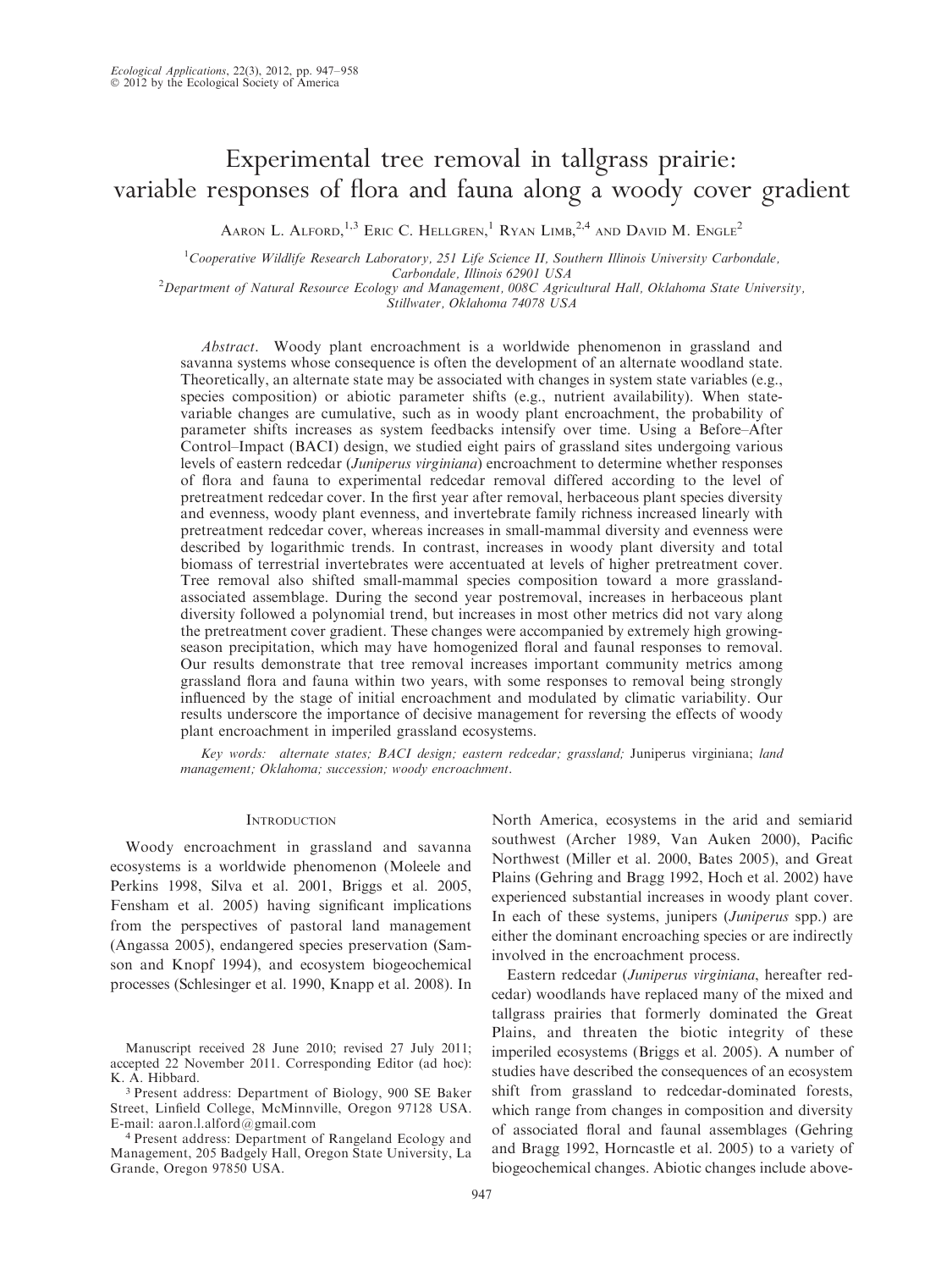ground effects such as nitrogen and carbon accumulation in biomass and associated changes in foliar litter quantity and quality (i.e., lignin content) compared to grassland (Norris et al. 2001, 2007); belowground effects include decreases in soil temperature and soil respiration (Smith and Johnson 2004), redistribution of soil carbon inputs (Smith and Johnson 2003), and net accrual of soil organic carbon and nitrogen (Hibbard et al. 2001, McKinley and Blair 2008). The relocation and sequestration of nutrients to aboveground biomass may reduce soil reserves, and, combined with decreased soil respiration rates, lower nutrient availability (i.e., nitrogen) for associated vegetation, resulting in lower plant and consumer productivity. On the other hand, given greater nutrient accumulation and availability, encroachment could facilitate short-term soil fertilization, increasing productivity of flora and fauna. Despite the ubiquity of redcedar in Great Plains grasslands and its potential for rapidly altering grassland ecosystems (Hoch et al. 2002), relatively little is known about whether changes associated with redcedar encroachment constitute a conversion from a grassland to an alternate woodland state. In addition, experimental evidence is needed to determine whether the level of woody encroachment in grasslands acts to constrain and/or facilitate the return of grassland floral and faunal assemblages following tree removal, a common restoration practice in grasslands.

Beisner et al. (2003) described two ways in which a system may come to occupy an alternate state. The first involves alterations to ''state variables'' (e.g., species richness, relative abundance), whereas the second involves changes to system ''parameters'' (e.g., nutrient availability, soil organic carbon and nitrogen stores, radiant energy regime). Briske et al. (2006) placed this dichotomy into a management context by associating the former with reversible, biotic changes and the latter with abiotic changes that fundamentally alter the system on a management time frame (years to decades). Thus, systems that exhibit state-variable changes may be returned to their original configuration through restoration of historical disturbance regimes (e.g., prescribed fire), whereas systems having undergone certain types of parameter shifts with positive feedbacks between biotic and abiotic factors may have strong ecological resilience to returning to their original state (Suding et al. 2004). In addition, where systems exhibit state-variable changes that are cumulative, such as the herbaceous–woody floristic shift during woody plant encroachment, these changes may comprise parameter shifts as system feedbacks intensify over time (Schlesinger et al. 1990).

Mechanical tree removal is an obvious, albeit expensive, strategy aimed at restoring grassland systems in areas of woody plant encroachment (Wilson and Schmidt 1990). Tree removal has been associated with increased biomass and diversity of associated herbaceous plant assemblages (Rose and Eddleman 1994, Bates et al. 2000, Lett and Knapp 2005). Such responses might be expected given increases in soil nutrient availability and cycling commonly seen in areas of woody expansion (Schlesinger et al. 1990, Hibbard et al. 2001), and the increase in light availability following tree removal.

It remains unclear whether the stage of encroachment mediates the effectiveness of grassland restoration, and studies of removal effects have not explicitly considered the level of pre-removal woody cover. Early in the encroachment process, young redcedar trees with small stem diameters and heights (Owensby et al. 1973) are likely to have only limited shading effects on herbaceous vegetation, and in turn, on grassland fauna that rely on herbaceous vegetation for food and cover. As a result, redcedar removal at early stages of encroachment would be expected to quickly return the system to a preencroachment grassland state. However, at advanced stages of redcedar encroachment, larger trees will have created more pronounced shading effects, contributed more aboveground litter, and consequently, reduced plant species richness (Limb et al. 2010) and altered soil biogeochemistry (Norris et al. 2001, Smith and Johnson 2004, McKinley and Blair 2008). These changes could exert a strong bottom-up influence on the direction and scope of the recovery of herbaceous plants and associated fauna following redcedar removal.

Grassland systems are often characterized by their rapid responses to a suite of biotic and abiotic factors, and thus represent valuable systems for understanding community change. Our study examined the short-term capacity for experimental tree removal to restore tallgrass prairie undergoing woody encroachment. Many studies on the effects of woody encroachment have focused on the vegetation assemblage; few have examined the effects of encroachment on grassland fauna (Coppedge et al. 2001, Horncastle et al. 2005, Matlack et al. 2008). We used a modified Before–After Control–Impact design (BACI; Stewart-Oaten et al. 1986) (1) to examine concomitant responses of grassland floral and faunal (i.e., invertebrates, small mammals) assemblages to experimental redcedar removal, and (2) to determine whether the level of pretreatment redcedar cover modulated floral and faunal responses to tree removal in two years following treatment.

We predicted that experimental redcedar removal would increase floral and faunal diversity of removal sites above that of corresponding nonremoval sites, and compared three alternative outcomes for removal effects (Fig. 1). The first was that removal would increase diversity of grassland floral and faunal assemblages, and that similar effects would occur regardless of the pretreatment level of redcedar cover (Fig. 1A). This result would suggest that the changes caused by encroachment were common across all levels of pretreatment redcedar cover. The second possibility was that redcedar removal would increase floral and faunal diversity, but that the magnitude of these responses would increase linearly as a function of pretreatment redcedar cover (Fig. 1B). We also postulated a third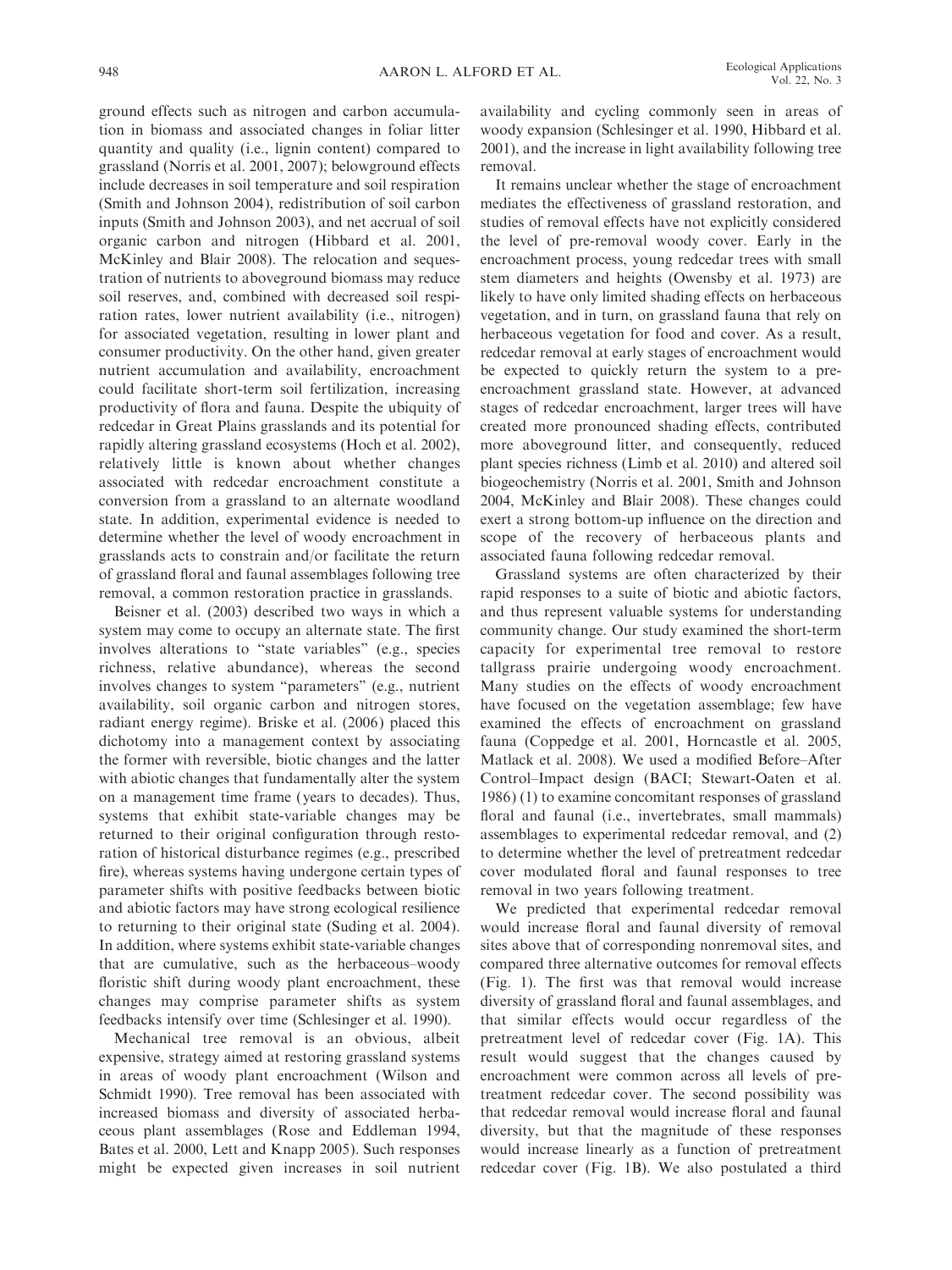

FIG. 1. Three conceptual models illustrating changes in floral and faunal assemblages at tree removal sites relative to corresponding nonremoval sites in tallgrass prairies of Oklahoma, USA. Proposed trends in the differences between removal sites (dashed lines) and nonremoval sites (solid lines) represent (A) responses to removal, (B) linear responses along the gradient of pretreatment redcedar cover, or (C) nonlinear responses to biotic–abiotic interactions along the gradient of pretreatment redcedar cover.

outcome in which floral and faunal responses to treatment would be nonlinear as a result of interactions between changes in state variables and system parameters (Fig. 1C).

#### **METHODS**

#### Study system and experimental design

Our study was conducted from 2005 to 2008 in tallgrass prairies  $\sim$ 18 km west of Stillwater (36°7′ N, 97°3′ W) in Payne County, Oklahoma, USA. The regional climate is humid continental with a mean annual temperature of  $15^{\circ}$ C and mean annual precipitation of 850 mm (Arndt 2004). Grasslands historically represented the dominant vegetation in the area; trees were generally restricted to patches of cross-timbers forest and riparian margins. Presently, grasslands sustain extensive livestock grazing, are burned irregularly, and exhibit increasing levels of woody vegetation. Herbaceous vegetation consists of such grasses as little bluestem (Schizachyrium scoparium), big bluestem (Andropogon gerardii), Indiangrass (Sorghastrum nutans), and switchgrass (Panicum virgatum), and an assortment of forbs. Redcedar is the dominant tree within the grasslands, with black jack oak (Quercus marilandica) and post oak (Q. stellata) being less common. In addition, shrubs such as buckbrush (Symphoricarpos spp.) and sumac (*Rhus* spp.) are locally abundant.

We examined aerial photographs to select  $16\ 50 \times 50$ m (0.25-ha) grassland sites that ranged from  $0\%$ redcedar cover (herbaceous vegetation without trees) to 76% redcedar cover (closed-canopy redcedar woodlands). According to published ecological site descriptions (Soil Survey Staff 2007), our study sites comprised claypan prairies ( $n = 9$ ), loamy prairies ( $n = 6$ ), and a sandy savanna ( $n = 1$ ) having moderately deep, welldrained upland soils derived from shale and/or sandstone (Appendix A). In addition, because the process of redcedar encroachment occurs within a mosaic of land management regimes, we selected sites characterized by cattle grazing and fire histories typical within the region. Ecological site types and grazing/fire histories were somewhat evenly represented along the gradient of redcedar cover, so we chose to pair our study sites according to their level of redcedar cover, with each site pair differing by  $\langle 3\% \rangle$  redcedar cover (Appendix A). According to tree age estimates, encroachment of these sites had occurred within the past 31–62 years. Study sites were distributed over an area of  $\sim$ 10 000 ha, but the distance between paired sites did not follow any clear trend along the gradient of pretreatment redcedar cover (Appendix A).

We employed a BACI experimental design to address our study objectives, randomly assigning treatments (tree removal, no tree removal) within each pair of sites. However, our study design differed from the classic BACI design in two important ways. First, whereas replicates on the control and treatment sides of the classic BACI design are randomly designated, we paired control and treatment sites according to their level of redcedar cover. Second, the classic BACI design examines the mean difference between all treatment and control samples (e.g., treatment–control) before and after treatment. We examined changes (e.g., after– before) at each particular site within two time intervals  $(T_1-T_0$  and  $T_2-T_0$  where  $T_0 = 2005$ ,  $T_1 = 2006$ , and  $T_2 =$ 2007), and then examined the difference between the changes that had occurred within each pair of sites along the redcedar cover gradient.

Woody and herbaceous vegetation, terrestrial invertebrates, and small-mammal assemblages were quantified on all sites in 2005. In February 2006, redcedar trees were mechanically removed from each treatment site, and from a 10-m buffer zone immediately surrounding each treatment site. Thus, the total removal area per site was  $70 \times 70$  m (0.49 ha). Removal equipment consisted of a small, rubber-tracked skid-steer vehicle that did not uproot trees, but sheared them at the main stem. All felled trees were transported  $>30$  m from each removal site, and floral and faunal assemblages were subsequently monitored on removal and nonremoval sites for two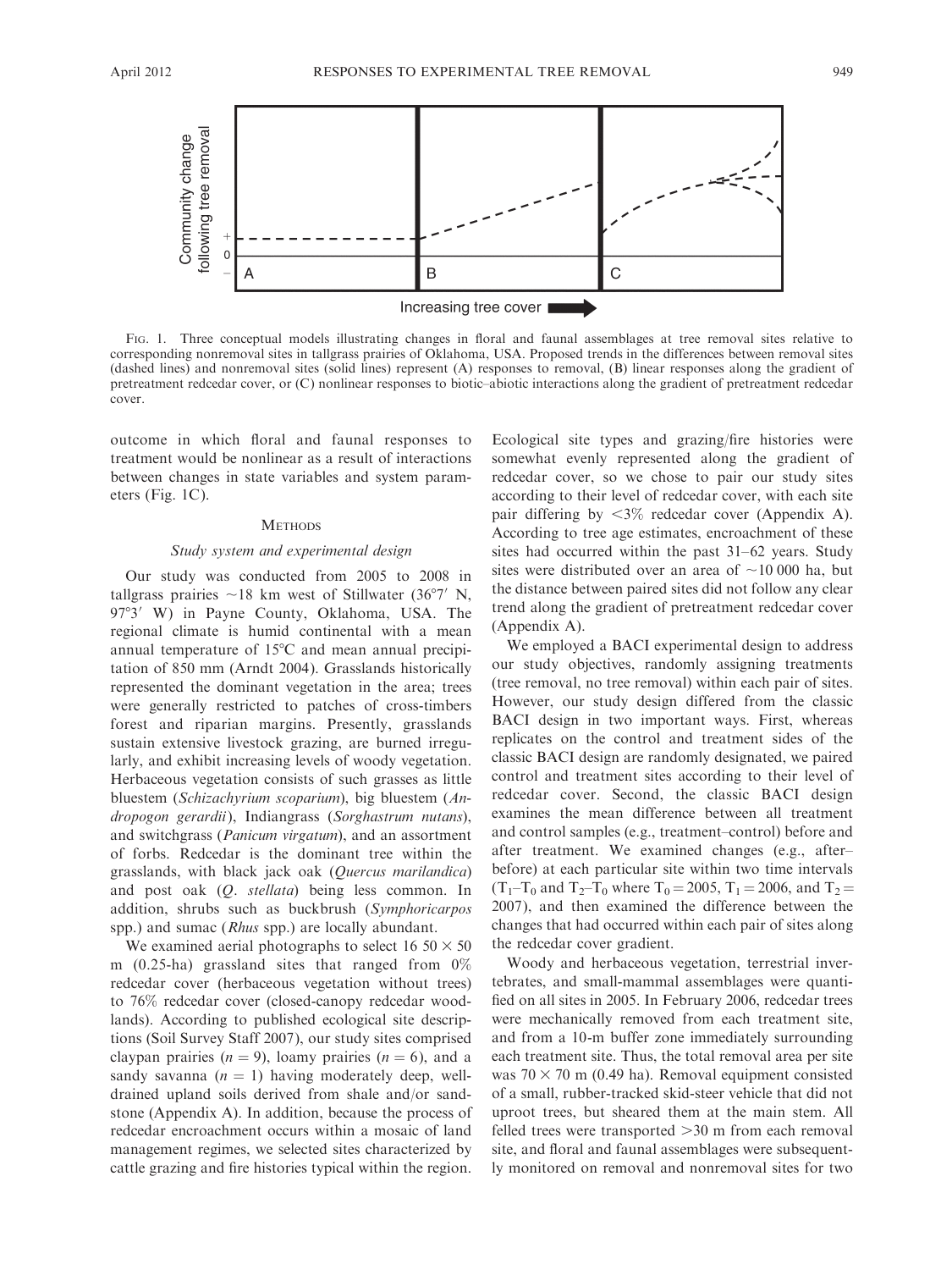years following treatment. Soil penetrometer measurements (in kilograms per square centimeter; Forestry Suppliers, Incorporated, Jackson, Mississippi, USA) made posttreatment on removal and nonremoval sites  $(n = 50$  per site) were used to determine the extent to which the tree removal process may have influenced soil compaction.

#### Floral and faunal sampling

We measured vegetation annually during the three years of our study. We examined herbaceous vegetation in midsummer (15 July–1 August) and determined species composition and canopy cover (modified from Daubenmire 1959) within 16  $1-m^2$  quadrats at each study site (total  $n = 256$  quadrats; Appendix B). Visual obstruction (Robel et al. 1970) was used as a proxy for herbaceous vegetation biomass, and visual obstruction measurements ( $n = 91$ ) were collected within a 13  $\times$  13 grid having  $\sim$ 3.5-m spacing. We quantified visual obstruction by taking three measurements at each level of visual obstruction and subsequently clipping all vegetation from a  $0.25 \text{ m}^2$  area directly in front of each measurement. Mean oven-dried mass of vegetation clippings was used to develop an equation predicting herbaceous vegetation biomass from visual obstruction measurements. Canopy cover of woody vegetation was measured using the line-intercept method (Canfield 1941) along four evenly spaced 50-m transects at each study site (Appendix B).

We sampled the terrestrial invertebrate assemblage using pitfall traps annually in July–August of all years. Traps consisted of a plastic cup (100-mm diameter, 150 mm depth) buried flush with the ground surface and filled with  $\sim$ 100 mL of a propylene glycol solution. Eight pitfall traps were arranged in one of two randomly chosen configurations at each study site (Appendix B), and installed  $>14$  m from site edges to focus sampling on resident individuals. We left pitfall traps undisturbed for five consecutive days and subsequently counted and identified all captured invertebrates to taxonomic family. We also determined the total oven-dried mass  $(\pm 0.1 \text{ mg})$  of all individuals within an invertebrate family at each site.

We sampled the small-mammal assemblage at each study site in spring (May–June), summer (July–August), and winter (December–January) of all years using a  $7 \times$ 7 grid of Sherman live traps with  $\sim$ 7-m trap spacing (Appendix B). Traps were baited with rolled oats for five consecutive nights and checked each morning. During winter sessions, cotton was used in each trap to provide thermal insulation for captured individuals. We identified all captured small mammals to species, marked each with a unique toe-clip combination, and released individuals at their point of capture. Logistical constraints prevented us from sampling all sites simultaneously. Therefore, we divided sites into four groups based on proximity and sampled each group in random order during each sampling session. To avoid confounding capture results, invertebrate and small-mammal sampling activities were never conducted concurrently at a particular study site. All aspects of animal use were approved by the Southern Illinois University Institutional Animal Care and Use Committee (protocol 05-  $(046)$ .

#### Data analysis

Shannon's indices of species diversity and evenness  $(H)$ and J, respectively [Begon et al. 2006]) were used for all floral and faunal assemblages, and species richness was determined from species counts. Among herbaceous and woody vegetation assemblages, we determined the relative abundance of each plant species within the quadrat or along the transect where it occurred. Species totals were then pooled across all samples at each site. Redcedar cover was omitted from our analysis of the woody vegetation assemblage. Relative biomass has been shown to be more effective than abundance as a measure of invertebrate compositional changes (Saint-Germain et al. 2007), so we used the relative biomass of each invertebrate family to compute family diversity and richness. Small-mammal abundance was indexed as the number of individuals captured per 100 trap nights after correcting for trapping effort (Nelson and Clarke 1973). Shifts in small-mammal species composition were examined using the change in proportional abundance of woodland- and grassland-associated small mammals along the gradient of pretreatment redcedar cover according to known habitat preferences (Kaufman et al. 1988, Clark et al. 1998, Kaufman et al. 2000).

The SAS/STAT software package (Version 9.1.3; SAS Institute 2004) was used for all statistical analysis. We checked assumptions of normality and heteroscedasticity (PROC UNIVARIATE) prior to analysis and used log-transformation (log<sub>10</sub>[y + 0.1]) when necessary. Our analytical objective was to determine the influence of pretreatment redcedar cover on floral and faunal responses to tree removal. To accomplish this objective, we determined changes in assemblage characteristics (e.g., mean capture rate, richness, biomass, diversity, and evenness) by subtracting the pretreatment value for each site from values for each year of posttreatment (i.e.,  $y_{2006} - y_{2005}$  and  $y_{2007} - y_{2005}$ ). Tree removal was not required at 0% redcedar cover, so we pooled values within each year for these sites, and used changes at 0% redcedar sites as an index of background environmental variability. Finally, within each site pair, we subtracted the nonremoval site value from its corresponding removal site value. Thus, we examined trends in the differences between removal and nonremoval sites plotted along the pretreatment redcedar cover gradient. This analytical approach reduced both sample size and statistical power, so we chose to report all results with P  $< 0.10.$ 

We used regression (PROC REG) to determine whether a linear, polynomial, or logarithmic trend described differences between removal and nonremoval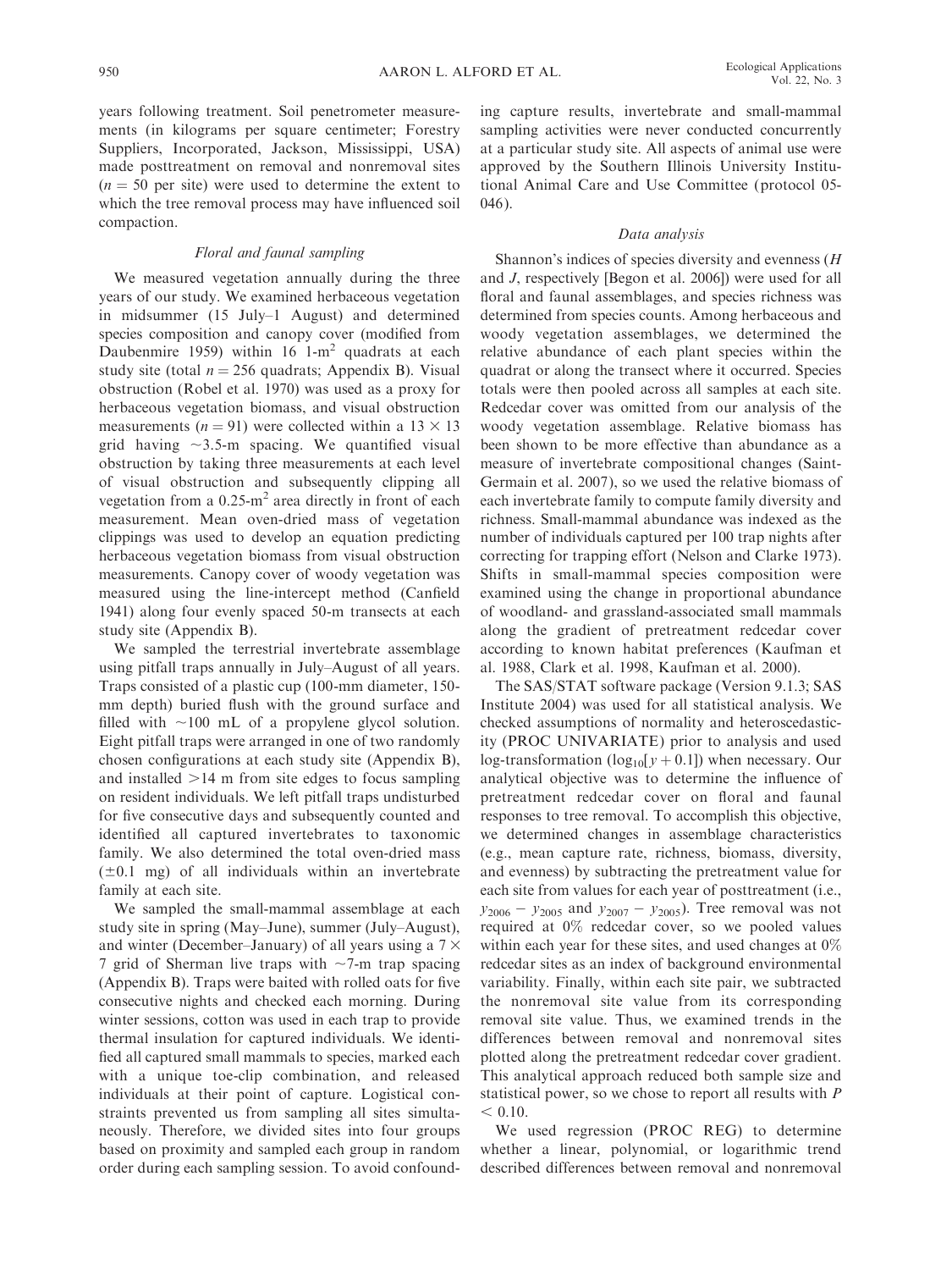sites in each posttreatment year. We used a transformation ( $log_{10}[x]$ ) to linearize data for testing the logarithmic trend. We evaluated each model by regressing values for each response variable on the pooled percentage of redcedar cover across each site pair, and determining whether the regression slope was different from zero. A significant regression slope indicated that responses to treatment represented an interaction between redcedar removal and the level of pretreatment redcedar cover. We used Akaike's Information Criterion (AIC; Akaike 1974) to select the top a priori interaction model (i.e., linear, polynomial, or logarithmic; Fig. 1). To examine differences in general site characteristics, or where responses to removal did not exhibit a cover treatment interaction, we used  $t$  tests (PROC TTEST) to test whether differences between means differed from zero. Finally, we descriptively examined changes in grassland- and woodlandassociated small mammals by assigning Peromyscus maniculatus, Chaetodipus hispidus, Reithrodontomys fulvescens, Reithrodontomys montanus, and Sigmodon hispidus to a grassland group and Peromyscus leucopus and Neotoma floridana to a woodland group (Clark et al. 1988, Kaufman et al. 1988, 2000).

#### **RESULTS**

#### General site characteristics

Posttreatment soil penetrometer readings exhibited no trend along the redcedar gradient for removal sites ( $P =$ 0.72) or nonremoval sites ( $P = 0.13$ ). In addition, t tests revealed no differences in penetrometer readings between removal and nonremoval sites ( $t_{12} = 0.76$ ,  $P =$ 0.46).

#### Floral assemblages

Herbaceous plant species diversity on removal sites increased relative to nonremoval sites, and this treatment effect interacted with the pretreatment level of redcedar cover (Fig. 2). Differences in herbaceous plant diversity were described by a linear trend (Fig. 2A;  $y =$  $-0.67 + 0.02x$ ,  $F_{1,5} = 28.82$ ,  $P < 0.01$ ,  $r^2 = 0.85$ ) in the first year following treatment (hereafter 2006). This linear model had a  $\triangle AIC = 1.02$  lower than the logarithmic model. Differences in herbaceous vegetation diversity followed a polynomial trend (Fig. 2B;  $y =$  $-0.79 + 0.05x - 0.0005x^2$ ,  $F_{2,4} = 8.23$ ,  $P = 0.04$ ,  $r^2 = 0.8$ ) in the second year following treatment (hereafter 2007), with  $\triangle AIC$  2.02 lower than that of the logarithmic model, and the greatest differences in diversity being observed at intermediate levels of redcedar cover. Trends in herbaceous plant diversity corresponded more closely to differences in species evenness than to those of species richness (Table 1). Species evenness was best described by a linear trend  $(y = -0.11 + 0.003x, F_{1,5} =$ 5.49,  $P = 0.07$ ,  $r^2 = 0.52$ ) in 2006. This model had a  $\Delta AIC = 0.33$  lower than the logarithmic model. Differences in mean evenness were greater at removal sites (+0.019  $\pm$  0.01; mean  $\pm$  SE) than at nonremoval sites  $(-0.04 \pm 0.02)$  in 2007 ( $P = 0.04$ ). Herbaceous plant



FIG. 2. Differences in herbaceous plant diversity between pairs of sites in north-central Oklahoma, USA, in which redcedar was experimentally removed from one member of each pair. Symbols illustrate differences (A) one year and (B) two years following redcedar removal. Regressions are shown as solid lines and are bounded by dashed lines (95% confidence intervals).

biomass did not vary according to a cover treatment interaction in either 2006 or 2007 ( $P = 0.9$  and  $P = 0.62$ , respectively; Fig. 3A). However, mean differences in herbaceous biomass at removal sites  $(+1069 \pm 373 \text{ kg})$ ha; mean  $\pm$  SE) were greater than those of nonremoval sites  $(-1205 \pm 151 \text{ kg/ha})$  in 2007 ( $P < 0.01$ ).

Woody plants responded to redcedar removal differently one and two years after treatment. Woody plant diversity varied by a cover treatment interaction in 2006, with differences between removal and nonremoval sites exhibiting a curvilinear increase along the pretreatment cover gradient (Fig. 3B). A polynomial model provided the best fit for trends in woody plant diversity along the pretreatment cover gradient (closest  $\Delta AIC = 5.42$ ). This model indicated that the woody diversity response had its greatest values occurring at the upper extreme of the redcedar gradient ( $y = 0.49 - 0.42x + 0.0008x^2$ ,  $F_{2,4} =$ 22.53,  $P < 0.01$ ,  $r^2 = 0.92$ ). In 2007, no cover treatment interaction effects were present and linear, polynomial, and logarithmic models were unable to describe trends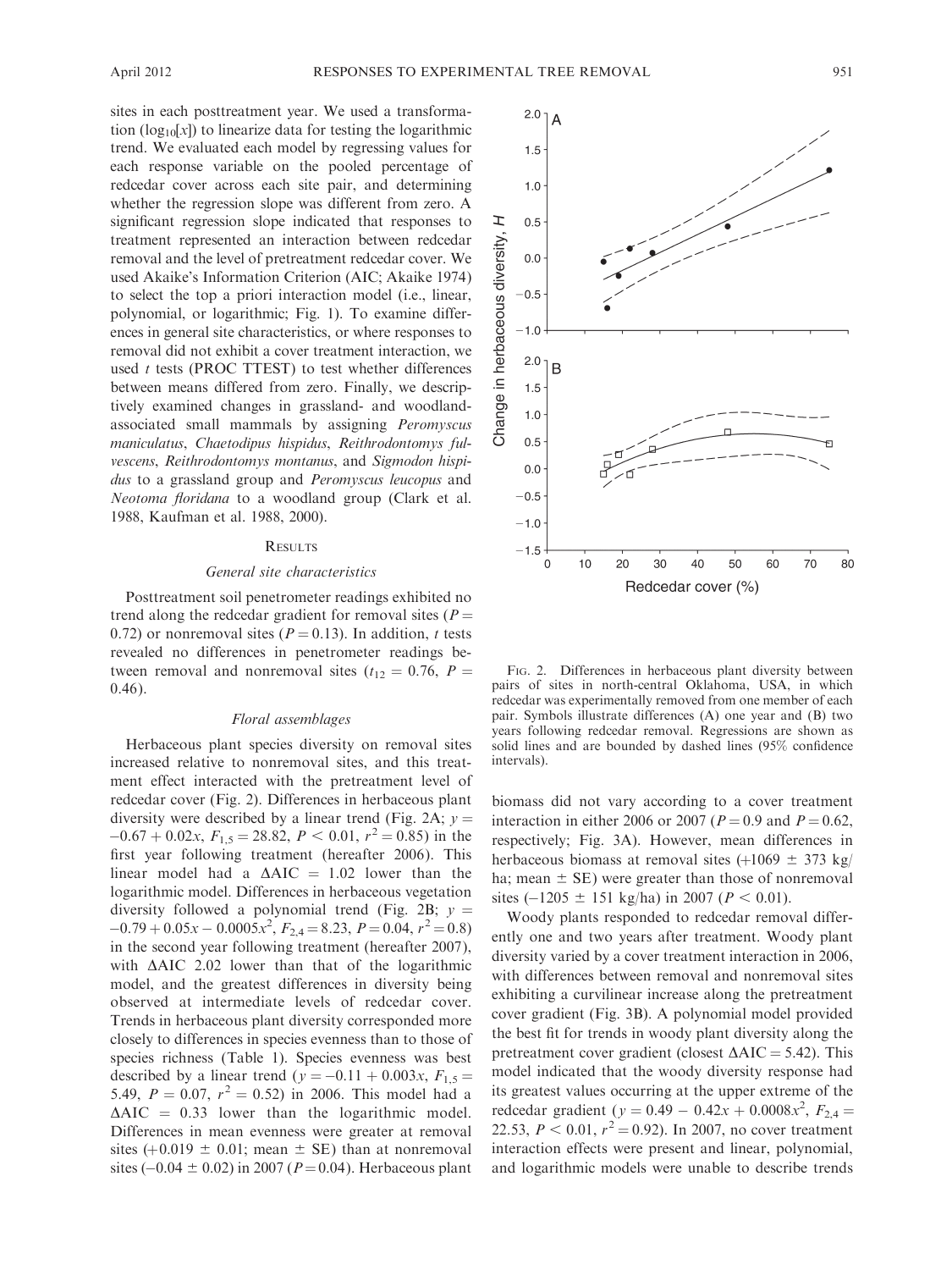TABLE 1. Changes in species evenness and richness of herbaceous plant, woody plant, and small-mammal assemblages in two years following experimental redcedar removal on grassland sites in north-central Oklahoma, USA.

|               | Pretreatment<br>redcedar<br>cover $(\%)\dagger$ | Evenness, $J$ |         | Richness, S    |                  |
|---------------|-------------------------------------------------|---------------|---------|----------------|------------------|
| Assemblage    |                                                 | 2006          | 2007    | 2006           | 2007             |
| Herbaceous    | 15                                              | 0.003         | $-0.02$ | $-2$           | $-1$             |
| plants        | 16                                              | $-0.18$       | 0.01    | $-5$           | $^{-2}$          |
|               | 19                                              | $-0.01$       | 0.08    | -5             | 6                |
|               | 22                                              | 0.04          | $-0.05$ | $\theta$       | 6                |
|               | 28                                              | $-0.04$       | 0.15    | 7              | - 7              |
|               | 48                                              | 0.02          | 0.14    | 11             | 5                |
|               | 75                                              | 0.15          | 0.13    | 18             |                  |
| Woody plants  | 15                                              | $-0.01$       | $-0.02$ | $\overline{2}$ |                  |
|               | 16                                              | 0.31          | 0.18    | 4              | -5               |
|               | 19                                              | $-0.02$       | 0.21    | $\theta$       |                  |
|               | 22                                              | $-0.12$       | 0.01    | 3              | 3                |
|               | 28                                              | $-0.03$       | 0.29    | $-1$           | $\overline{2}$   |
|               | 48                                              | 0.37          | 0.04    | $-2$           | 4                |
|               | 75                                              | 0.76          | 0.41    | $\overline{4}$ | 1                |
| Small mammals | 15                                              | 0.15          | $-0.04$ | 1              | 3                |
|               | 16                                              | $-0.14$       | 0.06    | $\theta$       | $\overline{c}$   |
|               | 19                                              | $-0.19$       | 0.34    | $\theta$       | $\boldsymbol{0}$ |
|               | 22                                              | $-0.38$       | $-0.2$  | 3              | 3                |
|               | 28                                              | $-0.1$        | -0.11   | 3              | 4                |
|               | 48                                              | 0.28          | 0.01    | 1              | 2                |
|               | 75                                              | 0.41          | 0.24    | 1              | $\overline{2}$   |

Note: Data represent differences between pretreatment (2005) and posttreatment (2006 or 2007) values corrected by similar differences on paired, nonremoval sites.

 $\dagger$  Paired sites differed pretreatment by  $\leq 3\%$  redcedar cover.

along the pretreatment cover gradient ( $P = 0.38$ ,  $P =$ 0.21, and  $P = 0.51$ , respectively). In addition, no difference existed ( $P = 0.39$ ) between mean changes in woody plant diversity between removal  $(+0.26 \pm 0.08;$ mean  $\pm$  SE) and nonremoval (+0.12  $\pm$  0.13) sites. Trends in woody plant diversity in 2006 corresponded more closely to differences in woody plant species evenness than to species richness, especially at higher levels of pretreatment redcedar cover (Table 1). Woody plant evenness exhibited a cover treatment interaction in 2006, with differences between removal and nonremoval sites described by a linear trend ( $y = -0.2 + 0.01x$ ,  $F_{1,5} =$ 12.93,  $P = 0.02$ ,  $r^2 = 0.72$ ). This linear model exhibited  $\Delta AIC = 0.24$  from the polynomial model. However, in 2007, no linear, polynomial, or logarithmic trends were evident ( $P = 0.19$ ,  $P = 0.36$ , and  $P = 0.23$ , respectively), although mean evenness was higher ( $P = 0.03$ ) at removal sites ( $+0.29 \pm 0.04$ ) than at nonremoval sites  $(+0.13 \pm 0.05).$ 

#### Faunal assemblages

We captured 47 165 invertebrates representing 103 taxonomic families over the course of our study (Appendix C). Pitfall traps at the 22% level of pretreatment cover were damaged by wildlife during data collection, preventing us from analyzing changes at this pair of sites. In general, terrestrial invertebrate responses to treatment were only evident in the first year following tree removal. Changes in invertebrate family richness were best described by a linear trend  $(y = -22.2$ 

 $\mu$  0.57x,  $F_{1.4}$  = 5.9,  $P = 0.07$ ,  $r^2 = 0.6$ ) in 2006, indicating a cover treatment interaction (Fig. 4A), with a  $\Delta AIC =$ 0.38 between this model and the logarithmic model. Invertebrate family richness did not follow a clear trend in 2007. Post hoc correlations revealed that at removal sites, changes in invertebrate family richness were strongly associated with changes in herbaceous and woody diversity in 2006 ( $r = 0.98$ ,  $P < 0.01$ , and  $r = 0.82$ ,  $P = 0.05$ , respectively) but not in 2007 ( $r = 0.62$ ,  $P = 0.19$ and  $r = 0.57$ ,  $P = 0.24$ , respectively). Total invertebrate biomass varied by a cover treatment interaction in 2006, and a polynomial model ( $y = -0.2 - 0.03x + 0.0006x^2$ ,  $F_{2,3} = 15.73$ ,  $P = 0.03$ ,  $r^2 = 0.91$ ; Fig. 4B) exhibited the lowest AIC, being 2.73 lower than the linear model. The polynomial trend was bimodal with the highest values occurring at the highest level of pretreatment redcedar cover. In 2007, total invertebrate biomass did not follow a clear trend, and mean differences in biomass at removal sites  $(-0.61 \pm 0.21; \text{ mean } \pm \text{ SE})$  did not differ  $(P = 0.23)$  from those at nonremoval sites  $(-0.19 \pm 0.01)$ 0.25). Correlations conducted post hoc revealed that changes in herbaceous and woody diversity were associated with changes in invertebrate biomass in



FIG. 3. Differences in (A) herbaceous plant biomass and (B) woody plant diversity between pairs of sites in north-central Oklahoma, USA, in which redcedar was experimentally removed from one member of each pair. Symbols illustrate paired differences one year (2006) and two years (2007) following redcedar removal. The regression describes 2006 woody diversity data and is shown as a solid line bounded by dashed lines (95% confidence intervals). In 2007, no cover treatment interaction effects were present.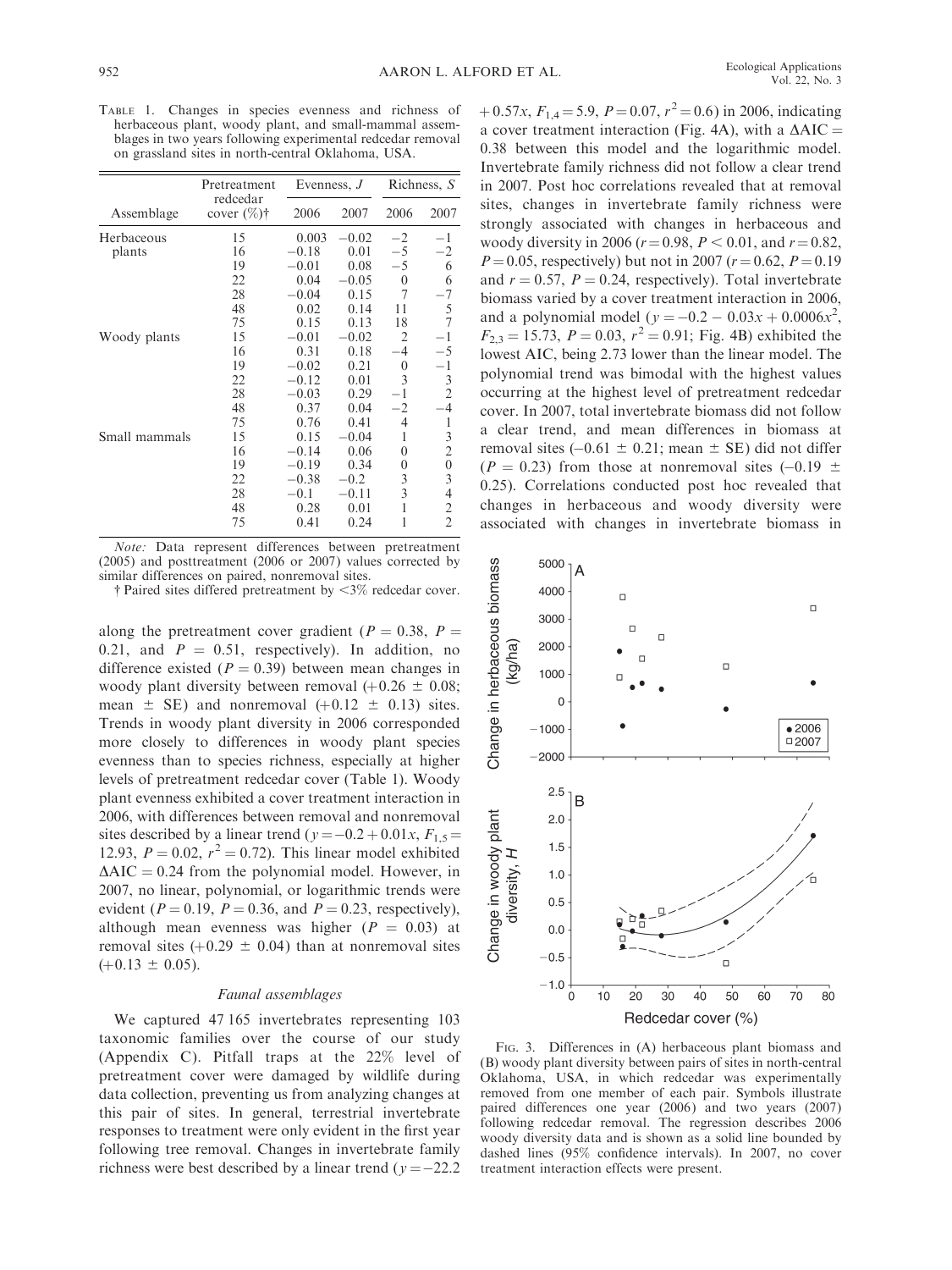

FIG. 4. Differences in (A) terrestrial invertebrate family richness and  $(B)$  total log-transformed invertebrate biomass  $(y)$  $+0.1$ , with biomass measured in grams) between pairs of sites in north-central Oklahoma, USA, in which redcedar was experimentally removed from one member of each pair. Symbols illustrate paired differences one year (2006) and two years (2007) following redcedar removal. Regressions describe 2006 data for both panels and are shown as solid lines bounded by dashed lines (95% confidence intervals). Invertebrate family richness and biomass did not follow clear trends in 2007.

2006 ( $r = 0.84$ ,  $P = 0.04$ , and  $r = 0.97$ ,  $P < 0.01$ , respectively), but not in 2007 ( $r = 0.07$ ,  $P = 0.89$ , and  $r =$ 0.67,  $P = 0.14$ , respectively).

We recorded 1562 captures of 10 small-mammal species over 32 593 trap nights. We only captured six individuals representing three species (Blarina hylophaga, Microtus ochrogaster, and Mus musculus), so we excluded these from all analyses. In addition, three other species (Chaetodipus hispidus, Neotoma floridana, and Reithrodontomys montanus) composed  $<6\%$  of the captured population. We included these three species in measurements of species richness, evenness, diversity, and species composition, but were unable to analyze trends in individual species abundance due to low sample sizes.

Small-mammal species diversity varied according to a cover treatment interaction in 2006, with small-mammal diversity following a logarithmic trend ( $y = -1.38 +$ 1.16x,  $F_{1.5} = 6.73$ ,  $P = 0.05$ ,  $r^2 = 0.57$ ). This model had a  $\Delta AIC = 0.57$  from the linear model. No clear trends were evident in 2007, although diversity was higher ( $P < 0.01$ ; Fig. 5A) at removal sites  $(+0.29 \pm 0.11;$  mean  $\pm$  SE) than at nonremoval sites ( $+0.23 \pm 0.09$ ). No significant association was found in post hoc correlations of smallmammal diversity and herbaceous plant biomass in 2006  $(r = 0.31, P = 0.5)$  or 2007  $(r = -0.54, P = 0.21)$ . However, small-mammal diversity was strongly associated with herbaceous plant diversity in 2006 ( $r = 0.85$ , P  $= 0.02$ ), although not in 2007 ( $r = 0.07$ ,  $P = 0.88$ ). Differences in small-mammal diversity were more closely associated with changes in species evenness rather than species richness (Table 1). Small-mammal species evenness varied according to a cover treatment interaction, following a logarithmic trend ( $y = -1.07 +$ 0.75[ $log_{10}x$ ],  $F_{1,5} = 4.62$ ,  $P = 0.08$ ,  $r^2 = 0.48$ ) in 2006 that had a  $\Delta AIC = 0.46$  lower than the linear model. No clear trends in small-mammal evenness were evident in 2007. Small-mammal species richness did not exhibit cover treatment interactions in 2006 or 2007, although mean richness was higher at removal sites compared with nonremoval sites in 2006 ( $P = 0.02$ ) and 2007 ( $P < 0.01$ ).

Capture rates of the four most common smallmammal species varied widely in the two years following



FIG. 5. Differences in (A) small-mammal diversity and (B) Peromyscus leucopus (white-footed mouse) abundance between pairs of sites in north-central Oklahoma, USA, in which redcedar was experimentally removed from one member of each pair. Symbols illustrate paired differences one year (2006) and two years (2007) following redcedar removal. Regressions describe 2006 small-mammal diversity and 2007 P. leucopus abundance, and are shown as solid lines bounded by dashed lines (95% confidence intervals). No significant trends were evident for small-mammal diversity in 2007 or *P. leucopus* abundance in 2006.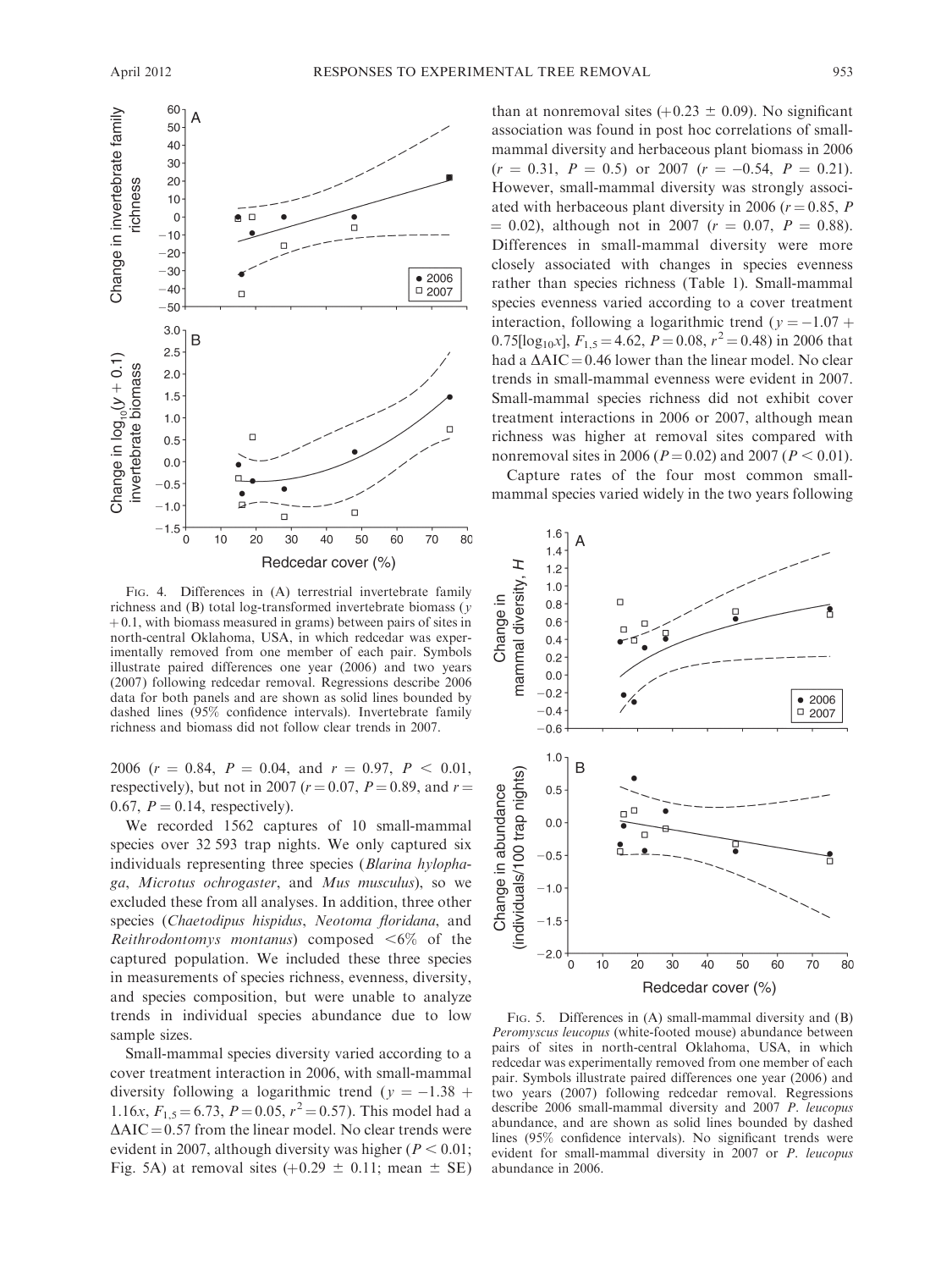

FIG. 6. Proportional abundance of woodland- and grassland-associated small mammals captured on eight sites in north-central Oklahoma, USA, along a gradient of redcedar encroachment before and after experimental redcedar removal.

tree removal (Appendix D). P. leucopus was the most frequently captured small-mammal species in the study. Although mean abundance of P. leucopus exhibited no clear trend in 2006, its abundance declined to a greater degree at removal sites than at nonremoval sites along the redcedar gradient in 2007. Differences in P. leucopus abundance were described by a linear trend ( $y = 0.09 - 1.00$ 0.009x,  $F_{1.5} = 4.07$ ,  $P = 0.09$ ,  $r^2 = 0.45$ ; Fig. 5B). Abundance of P. maniculatus, R. fulvescens, and S. hispidus exhibited no clear trends in either 2006 or 2007. and we found no differences in mean small-mammal abundance between removal and nonremoval sites in either 2006 or 2007.

The proportional abundance of woodland- and grassland-associated small mammals changed following the removal of redcedar on treatment sites. Grasslandassociated small mammals increased following tree removal, with the greatest increases occurring at the highest levels of pretreatment redcedar cover. For example, at the most heavily encroached site (75% pretreatment redcedar cover), tree removal led to a 27% increase in the proportion of grassland-associated small mammals (Fig. 6).

#### **DISCUSSION**

Woody encroachment by *Juniperus* species has been associated with decreased species richness and diversity of grassland-associated flora and fauna (Bragg and Hulbert 1976, Horncastle et al. 2005), and mechanical tree removal can be an effective, albeit intensive, technique for increasing grassland diversity in areas undergoing encroachment (Bates et al. 2000, Ansley et al. 2006). In our study, floral and faunal responses to tree removal increased linearly or logarithmically toward the highest levels of pretreatment redcedar cover (Table 2). However, in some cases, removal of redcedar promoted responses that were accentuated at the highest levels of the pretreatment cover gradient. Our study demonstrated the important influence of pretreatment redcedar cover on floral and faunal responses to tree removal, and found mixed evidence for a system parameter shift (sensu Beisner et al. 2003) associated with high levels of redcedar cover in the two years following tree removal.

#### Floral assemblages

High levels of encroachment by woody plants have been associated with persistent alterations to the abiotic environment (Schlesinger et al. 1990, Hibbard et al. 2001, Jackson et al. 2002), and tree-removal studies in grasslands encroached by Cornus drummondii have documented biotic legacy effects that delayed posttreatment grassland recovery (Lett and Knapp 2003). In areas of Juniperus encroachment, increases in tree cover alter species composition and decrease biomass among herbaceous plants (Engle et al. 1987, Gehring and Bragg 1992, Miller et al. 2000), and increase nutrient accumulation (i.e., carbon and nitrogen) both in plant biomass and soil beneath the canopy (Norris et al. 2001, Smith and Johnson 2004, McKinley and Blair 2008). Interactions of these biotic and abiotic factors influence the trajectory of responses to tree removal. Our study corresponds to other studies showing relatively rapid increases in herbaceous diversity and cover following tree removal (Bates et al. 2000, Brudvig and Asbjornsen 2009), and the trends we note suggest that changes in herbaceous diversity are strongly influenced by the level of pretreatment redcedar cover (Fig. 1).

Changes in herbaceous plant diversity following treatment were likely influenced by the spatial distribution of redcedar and herbaceous cover along the gradient of woody cover. At lower levels of encroach-

TABLE 2. Summary of floral and faunal responses to experimental redcedar removal along a gradient of redcedar encroachment in north-central Oklahoma, USA.

|                            |                 | Alternative<br>supported |      |
|----------------------------|-----------------|--------------------------|------|
| Assemblage                 | Response        | 2006                     | 2007 |
| Herbaceous plants          | diversity       | B. C†                    | С    |
|                            | evenness        | B. C†                    | C    |
|                            | biomass         | Ø                        | A    |
| Woody plants               | diversity       | C                        | Ø    |
|                            | evenness        | B. C†                    | A    |
| Terrestrial invertebrates  | family richness | B. C†                    | Ø    |
|                            | total biomass   | C                        | Ø    |
| Small mammals              | diversity       | B. C†                    | А    |
|                            | evenness        | B. C†                    | Ø    |
| Peromyscus leucopus        | abundance       | Ø                        | B    |
| Peromyscus maniculatus     | abundance       | Ø                        | Ø    |
| Reithrodontomys fulvescens | abundance       | Ø                        | Ø    |
| Sigmodon hispidus          | abundance       | Ø                        |      |

Note: Alternative hypotheses were: Ø, no detectable response; A, null response to removal; B, linear response to biotic factors along redcedar gradient; C, nonlinear response to biotic–abiotic interaction along redcedar gradient. See Fig. 1.

- Models within two AIC units of one another.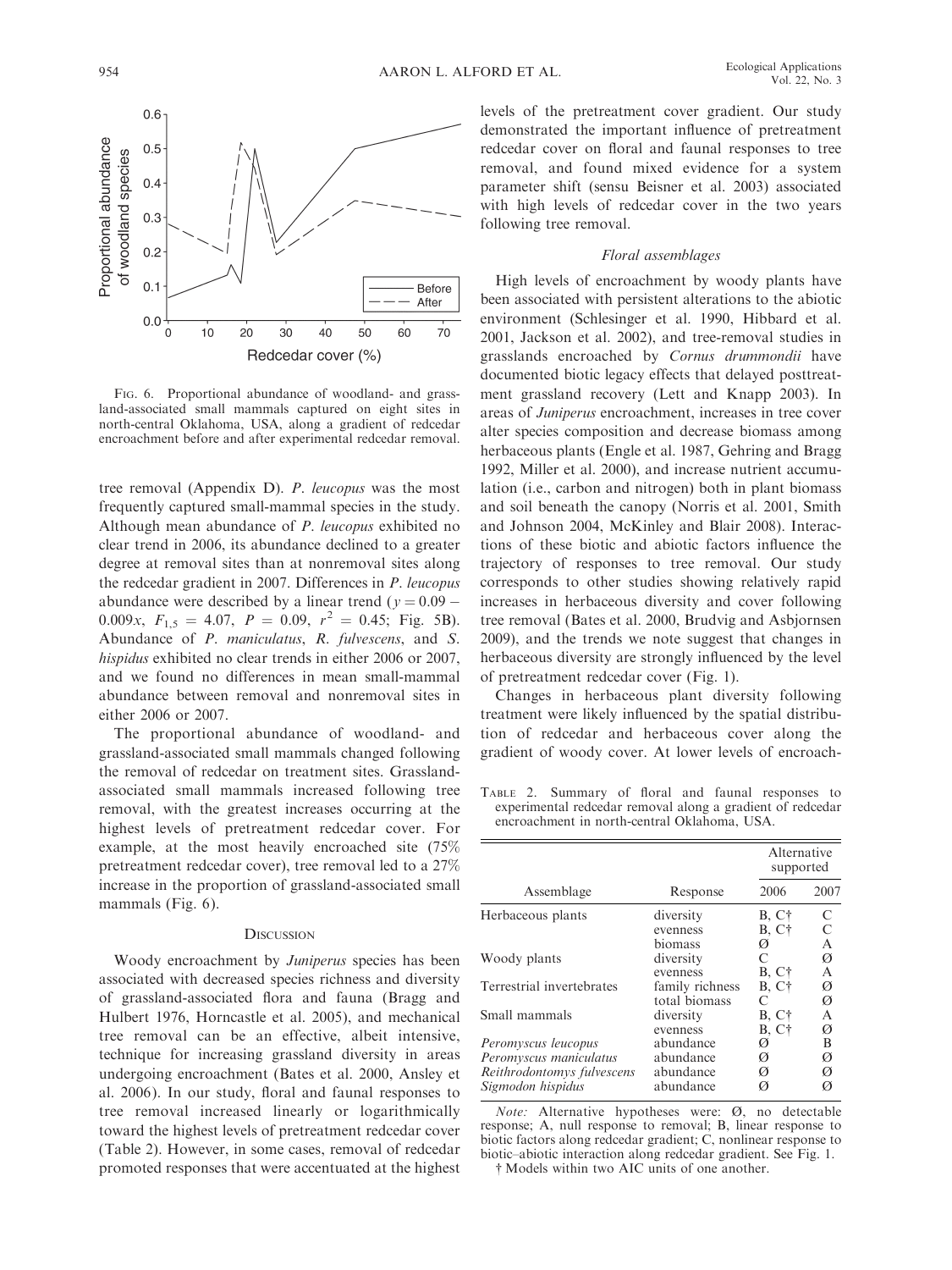ment, individual trees tend to be isolated within a spatially homogeneous matrix of herbaceous plant cover. However, at higher levels of redcedar cover, herbaceous vegetation becomes confined to small patches between clumps of redcedar trees. Limb et al. (2010) noted that the effect of increasing redcedar cover on herbaceous vegetation was a function of the area occupied by redcedar, with decreases in herbaceous diversity generally restricted to the area beneath the canopy. In our study, as the level of pretreatment redcedar cover increased, tree removal exposed a larger number of patches that were practically devoid of aboveground vegetation, near herbaceous plant patches and seed sources, and received plentiful solar radiation. These conditions facilitated increases in herbaceous diversity. This effect was evident in the linear trend we noted in 2006, suggesting that the response of herbaceous plants to tree removal was maximized at the highest levels of pretreatment redcedar cover.

Herbaceous plant diversity along the redcedar gradient in 2007 increased, then attenuated beyond 28% pretreatment cover; and this asymptotic effect appeared to correspond to a temporal shift in herbaceous species composition. Given the proportion of newly opened patches at the highest level of pretreatment cover following tree removal, the presence of early-successional herbaceous species, many of which were annuals, tended to increase diversity in 2006. However, in 2007 this effect was diminished as annuals began to be replaced by a mixture of native grasses and forbs, both generalists and grassland specialists, that had been present prior to tree removal (R. Limb, unpublished data). Changes in diversity in 2007 tended to be associated with slight increases in species richness and species evenness (Table 1). Similar patterns of succession among functional groups of herbaceous plants in the years following woody plant removal have been observed in other encroached systems (Bates et al. 2005, Lett and Knapp 2005).

Interestingly, one removal site at the low end of the pretreatment redcedar gradient exhibited appreciably lower diversity compared with its corresponding nonremoval site in 2006 and 2007 (Fig. 2). At this site, a nonnative plant species (Lespedeza cuneata) occupied the periphery of patches opened by redcedar removal. L. cuneata can decrease establishment of other plant species through shading (Brandon et al. 2004), and it is likely that L. cuneata abundance hindered the rate of reestablishment by other herbaceous plant species following removal. In addition, this site was one of the most continuously grazed of our study sites within the past two decades (Appendix A), which may have contributed to its attenuated response to redcedar removal.

The lack of an increase in herbaceous plant biomass in 2006 (Fig. 3A), despite the increase in plant diversity following treatment, suggested that plant recolonization of patches opened by tree removal may have occurred rapidly, but that herbaceous plants had not added appreciable biomass until the year following their initial establishment. This result is consistent with a compositional shift from annual to perennial grasses and forbs within two years following redcedar removal. In addition, similar studies have noted that increases in herbaceous biomass following Juniperus removal were only significant after multiple growing seasons (Bates et al. 2005, Ansley et al. 2006).

Responses of the herbaceous community to redcedar removal also occurred within the context of larger-scale climatic events. During the 2006 water year (1 October 2005–30 September 2006), the central region of Oklahoma received 60% of normal precipitation, whereas in 2007, this region received 144% of normal precipitation, the greatest water-year rainfall in the previous 87 years (Rainfall and Drought Update 2008). As a result, herbaceous plant production was elevated in 2007 relative to 2006 across the redcedar cover gradient (Fig. 3A).

Our results suggest that competitive interactions among woody and herbaceous plants, combined with variable climatic conditions, influenced responses of woody plants to redcedar removal. A variety of subdominant shrubs and trees (e.g., Cornus, Ulmus, Quercus, Symphoricarpos) commonly occur in redcedar-encroached grasslands. Although redcedar tended to compose a greater proportion of the woody plant assemblage at higher levels of pretreatment cover, this increase was not accompanied by a decrease in the number of woody plant species. Removal of redcedar presumably released these other woody species from a major source of competition, and this effect was particularly evident at sites having high levels of pretreatment cover (Fig. 3B). In contrast, at lower levels of pretreatment cover, redcedar made up a smaller proportion of the woody community, and the effect of tree removal on the woody plant assemblage was less evident. In addition, plentiful precipitation and a corresponding increase in herbaceous plant biomass in 2007 may have negatively affected woody plant responses to tree removal (Fig. 3B).

#### Faunal assemblages

Interpretation of changes within the invertebrate assemblage following removal is difficult. Invertebrate abundance and taxonomic composition in grassland and woodland ecosystems are known to vary widely in response to changes in precipitation, temperature, plant biomass, and land management (Jonas et al. 2002, Saint-Germain et al. 2005). Invertebrates are closely tied to changes in plant species diversity and structural complexity (Dennis et al. 1998, Siemann et al. 1998), and although not always reaching significance, our post hoc analyses were consistent with these findings in 2006. As an example, the combined effect of heavy grazing (Appendix A) and presence of an exotic plant at the 16% redcedar cover site decreased herbaceous and woody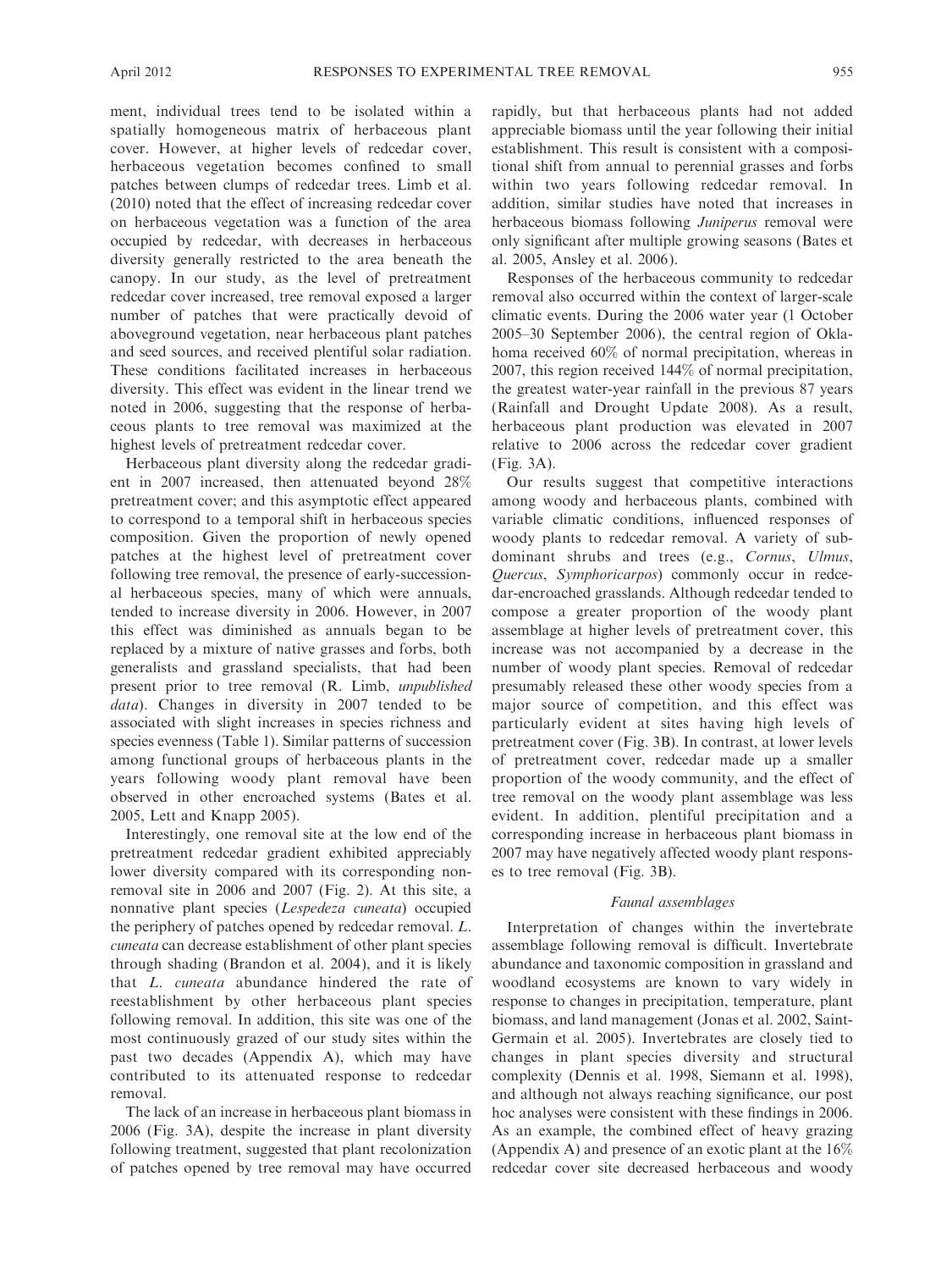plant diversity and associated biomass and richness of the invertebrate assemblage. Losses in invertebrate family richness and biomass were noted on most redcedar removal sites in 2006 and 2007, and appeared to follow changes in herbaceous and woody plant diversity. In addition, losses of invertebrate biomass on removal relative to nonremoval sites were associated with changes in the occurrence of some proportionately larger-bodied invertebrate taxa (e.g., Orthoptera, Coleoptera) from year to year. We speculate that perhaps the combined effects of tree removal and the extreme and contrasting precipitation of both years negatively impacted invertebrate assemblages on removal sites more strongly than on nonremoval sites.

Small-mammal distribution in grasslands is a function of variation in herbaceous diversity and biomass (Grant and Birney 1979, Clark et al. 1998), and this assemblage is strongly influenced by management of woody plant species (Baker and Frischknecht 1973, Severson 1986). In areas of redcedar encroachment, small-mammal diversity and abundance may be maximized at intermediate levels of cover (Matlack et al. 2008, Alford 2009). Nevertheless, we noted a logarithmic response of smallmammal diversity to removal along the redcedar gradient in 2006, and an across-the-board increase in 2007. Although our post hoc correlations revealed that small-mammal diversity did not follow changes in herbaceous biomass, changes in small-mammal diversity were strongly associated with changes in herbaceous diversity, at least in 2006. In addition, comparing trends of plant and small-mammal diversity along the pretreatment redcedar gradient suggests that small-mammal responses are more strongly tied to changes in herbaceous rather than woody plant diversity (Figs. 2A, 5A). Our results underscore the importance of vegetation shifts for rapidly influencing the relative abundance of grassland- and woodland-associated small mammals in prairies (Horncastle et al. 2005), as removal of woody plants can increase abundance and promote compositional shifts toward a grassland-associated small-mammal assemblage (Baker and Frischknecht 1973, McMurry et al. 1994).

Climatic events can have an important effect on smallmammal population and community parameters by altering available food supply or changing dominant vegetation structure (Yahner 1991, Lewellen and Vessey 1998). Letnic et al. (2005) noted the importance of a pulsed climatic event (La Niña-El Niño southern oscillation) for explaining responses of small-mammal assemblages to vegetation change following wildfire. In the present study, the relative drought conditions of 2006, followed by copious precipitation in 2007, influenced both the vegetation and consumer communities. Drought in 2006 appears to have muted some responses to cedar removal (e.g., herbaceous biomass), whereas the climate in 2007 may have been responsible for homogenizing responses to treatment (e.g., herbaceous biomass, small-mammal diversity) along the gradient of pretreatment redcedar cover.

#### Conclusions

Managing woody plant species in grassland systems will require a suite of techniques that integrate the level of woody cover, management regime, climatic variability, and various life-history traits of the encroaching species. Many species resprout following removal (Lett and Knapp 2005, Ansley et al. 2006), are dispersed by animal guilds at different stages of encroachment and spatial scales (Archer et al. 1988, Horncastle et al. 2004), and have the capacity to alter important abiotic parameters (Schlesinger et al. 1990, Hibbard et al. 2001). In our system, state-variable shifts appeared to characterize the shift from grassland to redcedar woodland (Limb et al. 2010). Experimental redcedar removal initiated a switch (sensu Petraitis and Latham 1999) back to a grassland state that was evident in both flora and fauna. The level of pretreatment encroachment did not constrain this switch, and, for some floral and faunal metrics, actually facilitated it (Table 2). However, given the relatively short time frame of this study, the persistence of this state awaits further investigation. Frequent fire is the primary factor in our system limiting the influx of woody plants, but is rendered ineffective by such processes as heavy grazing and increased prairie fragmentation (Briggs et al. 2005). Research in grassland systems encroached by woody species must continue to identify the diverse drivers and complex interactions that facilitate encroachment and maintain alternate states. Given the historic degradation of grasslands and savannas, their degree of anthropogenic fragmentation, and the endangered flora and fauna that reside there, decisive management action will be necessary to conserve these imperiled ecosystems.

#### **ACKNOWLEDGMENTS**

We extend appreciation to J. Weir, C. Meisenberg, R. Sullivan, J. Bode, M. Anderson, D. M. Leslie, Jr., C. Wack, and K. Hays for allowing access to study sites and providing logistical support over the course of field work in Oklahoma. Funding necessary for the completion of this project was provided by Oklahoma State University, the Oklahoma Cooperative Fish and Wildlife Research Unit, and Southern Illinois University–Carbondale.

#### LITERATURE CITED

- Akaike, H. 1974. A new look at the statistical model identification. IEEE Transactions on Automatic Control 19:716–723.
- Alford, A. L. 2009. Eastern redcedar encroachment in southern Great Plains grasslands: wildlife consequences and management implications. Dissertation. Southern Illinois University, Carbondale, Illinois, USA.
- Angassa, A. 2005. The ecological impact of bush encroachment on the yield of grasses in Borana rangeland ecosystem. African Journal of Ecology 43:14–20.
- Ansley, R. J., H. T. Wiedemann, M. J. Castellano, and J. E. Slosser. 2006. Herbaceous restoration of juniper dominated grasslands with chaining and fire. Rangeland Ecology and Management 59:171–178.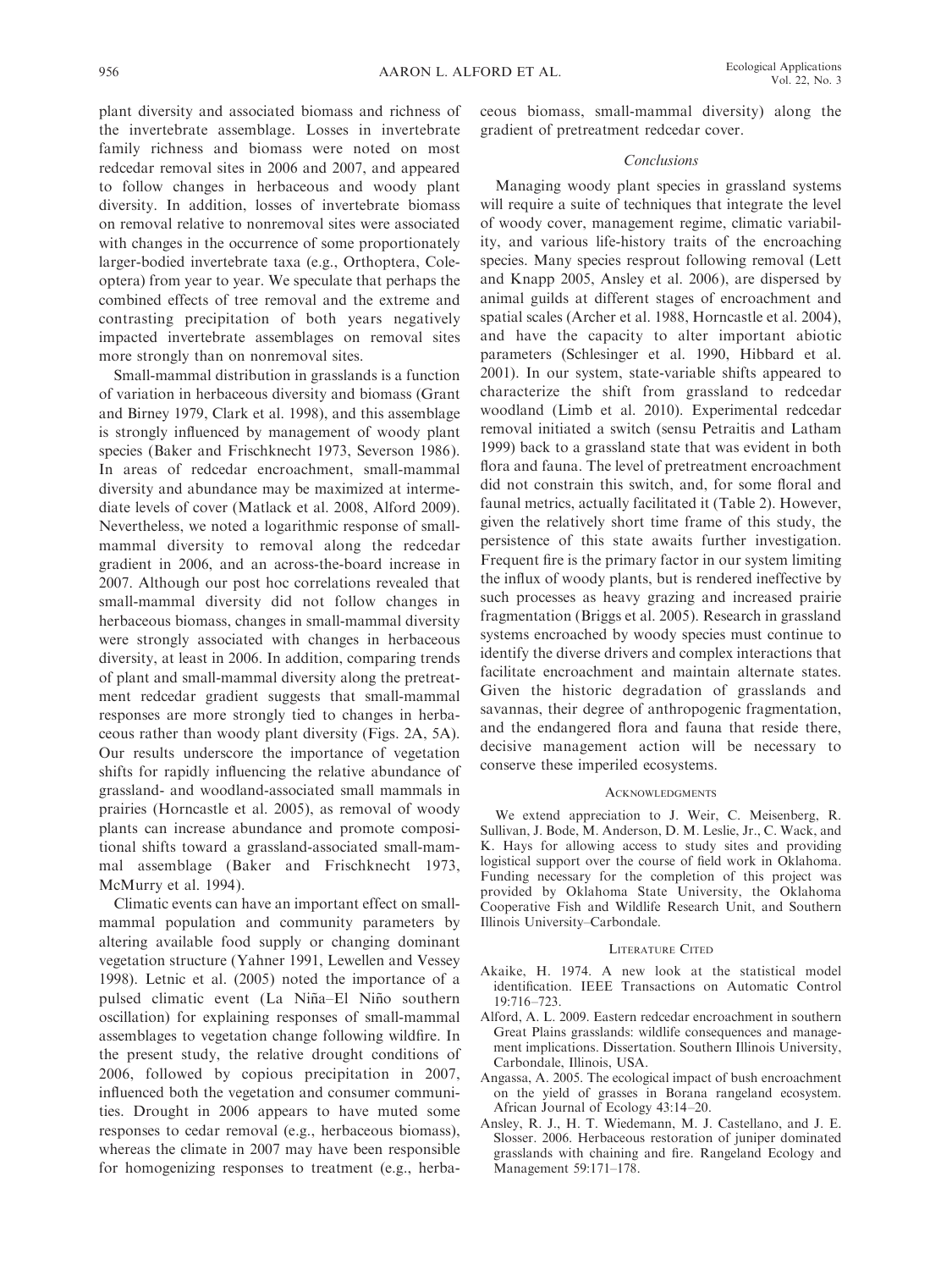- Archer, S. R. 1989. Have southern Texas savannas been converted to woodlands in recent history? American Naturalist 134:545–561.
- Archer, S. R., C. Scifres, and C. R. Bassham. 1988. Autogenic succession in a subtropical savanna: conversion of grassland to thorn woodland. Ecological Monographs 58:111–127.
- Arndt, D. 2004. Oklahoma's climate: an overview. Oklahoma Climatological Survey. http://climate.ocs.ou.edu/county\_ climate/Products/oklahoma\_climate\_overview.pdf
- Baker, M. F., and N. C. Frischknecht. 1973. Small mammals increase on recently cleared and seeded juniper rangeland. Journal of Range Management 26:101–103.
- Bates, J. D. 2005. Herbaceous response to cattle grazing following juniper cutting in Oregon. Rangeland Ecology and Management 58:225–233.
- Bates, J. D., R. F. Miller, and T. J. Svejcar. 2000. Understory dynamics in cut and uncut western juniper woodlands. Journal of Range Management 53:119–126.
- Bates, J. D., R. F. Miller, and T. J. Svejcar. 2005. Long-term successional trends following western juniper cutting. Rangeland Ecology and Management 58:533–541.
- Begon, M., C. R. Townsend, and J. L. Harper. 2006. Ecology: from individuals to ecosystems. Fourth edition. Blackwell, Malden, Massachusetts, USA.
- Beisner, B. E., D. T. Haydon, and K. Cuddington. 2003. Alternative stable states in ecology. Frontiers in Ecology and the Environment 1:376–382.
- Bragg, T. B., and L. C. Hulbert. 1976. Woody plant invasion of unburned Kansas bluestem prairie. Journal of Range Management 29:19–24.
- Brandon, A. L., D. J. Gibson, and B. A. Middleton. 2004. Mechanisms of dominance in an early successional old field by the invasive non-native Lespedeza cuneata (Dum. Cours.) G. Don. Biological Invasions 6:483–493.
- Briggs, J. M., A. K. Knapp, J. M. Blair, J. L. Heisler, G. A. Hoch, M. S. Lett, and J. K. McCarron. 2005. An ecosystem in transition: causes and consequences of the conversion of mesic grassland to shrubland. BioScience 55:243–254.
- Briske, D. D., S. D. Fuhlendorf, and F. E. Smeins. 2006. A unified framework for assessment and application of ecological thresholds. Rangeland Ecology and Management 59:225–236.
- Brudvig, L. A., and H. Asbjornsen. 2009. The removal of woody encroachment restores biophysical gradients in Midwestern oak savannas. Journal of Applied Ecology 46:231–240.
- Canfield, R. H. 1941. Application of the line interception method in sampling vegetation. Journal of Forestry 39:388– 394.
- Clark, B. K., B. S. Clark, T. R. Homerding, and W. E. Munsterman. 1998. Communities of small mammals in six grass-dominated habitats of southeastern Oklahoma. American Midland Naturalist 139:262–268.
- Clark, B. K., D. W. Kaufman, G. A. Kaufman, E. J. Finck, and S. S. Hand. 1988. Long-distance movements by Reithrodontomys megalotis in tallgrass prairie. American Midland Naturalist 120:276–281.
- Coppedge, B. R., D. M. Engle, R. M. Masters, and M. S. Gregory. 2001. Avian response to landscape change in fragmented southern Great Plains grasslands. Ecological Applications 11:47–59.
- Daubenmire, R. 1959. A canopy-coverage method of vegetational analysis. Northwest Science 33:43–64.
- Dennis, P., M. R. Young, and I. J. Gordon. 1998. Distribution and abundance of small insects and arachnids in relation to structural heterogeneity of grazed, indigenous grasslands. Ecological Entomology 23:253–264.
- Engle, D. M., J. F. Stritzke, and P. L. Claypool. 1987. Herbage standing crop around eastern redcedar trees. Journal of Range Management 40:237–239.
- Fensham, R. J., R. J. Fairfax, and S. R. Archer. 2005. Rainfall, land use and woody vegetation cover change in semi-arid Australian savanna. Journal of Ecology 93:596–606.
- Gehring, J. L., and T. B. Bragg. 1992. Changes in prairie vegetation under eastern red cedar (Juniperus virginiana L.) in an eastern Nebraska bluestem prairie. American Midland Naturalist 128:209–217.
- Grant, W. E., and E. C. Birney. 1979. Small mammal community structure in North American grasslands. Journal of Mammalogy 60:23–36.
- Hibbard, K. A., S. R. Archer, D. S. Schimel, and D. W. Valentine. 2001. Biogeochemical changes accompanying woody plant encroachment in a subtropical savanna. Ecology 82:1999–2011.
- Hoch, G. A., J. M. Briggs, and L. C. Johnson. 2002. Assessing the rate, mechanisms, and consequences of the conversion of tallgrass prairie to Juniperus virginiana forest. Ecosystems 5:578–586.
- Horncastle, V. J., E. C. Hellgren, P. M. Mayer, D. M. Engle, and D. M. Leslie. 2004. Differential consumption of eastern red cedar (Juniperus virginiana) by avian and mammalian guilds: implications for tree invasion. American Midland Naturalist 152:255–267.
- Horncastle, V. J., E. C. Hellgren, P. M. Mayer, A. C. Ganguli, D. M. Engle, and D. M. Leslie. 2005. Implications of invasion by Juniperus virginiana on small mammals in the southern Great Plains. Journal of Mammalogy 86:1144– 1155.
- Jackson, R. B., J. L. Banner, E. G. Jobbágy, W. T. Pockman, and D. H. Wall. 2002. Ecosystem carbon loss with woody plant invasion of grasslands. Nature 418:623–626.
- Jonas, J. L., M. R. Whiles, and R. E. Charlton. 2002. Aboveground invertebrate responses to land management differences in a central Kansas grassland. Environmental Entomology 31:1142–1152.
- Kaufman, D. W., G. A. Kaufman, and B. K. Clark. 2000. Small mammals in native and anthropogenic habitats in the Lake Wilson area of north-central Kansas. Southwestern Naturalist 45:45–60.
- Kaufman, G. A., D. W. Kaufman, and E. J. Finck. 1988. Influence of fire and topography on habitat selection by Peromyscus maniculatus and Reithrodontomys megalotis in ungrazed tallgrass prairie. Journal of Mammalogy 69:342– 352.
- Knapp, A. K., J. M. Briggs, S. L. Collins, S. R. Archer, M. S. Bret-Harte, B. E. Ewers, D. P. Peters, D. R. Young, G. R. Shaver, E. Pendall, and M. B. Cleary. 2008. Shrub encroachment in North American grasslands: shifts in growth form dominance rapidly alters control of ecosystem carbon inputs. Global Change Biology 14:615–623.
- Letnic, M., B. Tamayo, and C. R. Dickman. 2005. The responses of mammals to La Niña (El Niño Southern Oscillation)-associated rainfall, predation, and wildfire in central Australia. Journal of Mammalogy 86:689–703.
- Lett, M. S., and A. K. Knapp. 2003. Consequences of shrub expansion in mesic grassland: resource alterations and graminoid responses. Journal of Vegetation Science 14:487– 496.
- Lett, M. S., and A. K. Knapp. 2005. Woody plant encroachment and removal in mesic grassland: production and composition responses of herbaceous vegetation. American Midland Naturalist 153:217–231.
- Lewellen, R. H., and S. H. Vessey. 1998. Modeling biotic and abiotic influences on population size in small mammals. Oecologia 113:210–218.
- Limb, R. F., D. M. Engle, A. L. Alford, and E. C. Hellgren. 2010. Tallgrass prairie plant community dynamics along a canopy cover gradient of eastern redcedar (Juniperus virginiana L.). Rangeland Ecology and Management 63:638-644.
- Matlack, R. S., D. W. Kaufman, and G. A. Kaufman. 2008. Influence of woody vegetation on small mammals in tallgrass prairie. American Midland Naturalist 160:7–19.